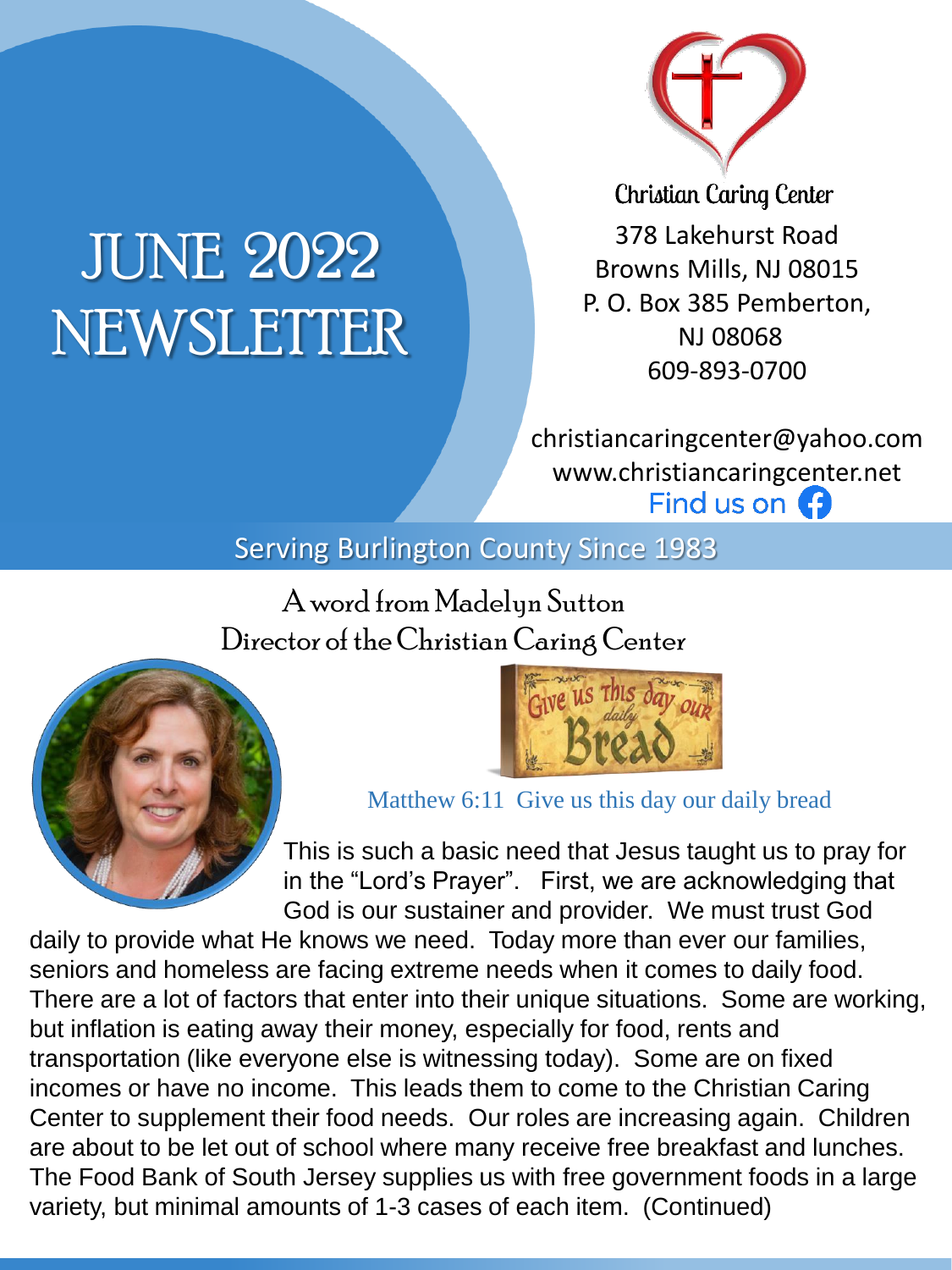Because of supply chain issues, we cannot purchase in larger quantities. When you read your circulars, I'm sure you see limit 1 per household. We can go to Aldi and purchase cases of some items but like 4-7 cases each at retail prices. Our food rescue retailers have dramatically cut down on donations of day old produce, bakery, etc. We have seniors fighting in the parking lot over vegetables and fruits. It is so heart breaking and we can only see news reports that it's getting worse. But we know firsthand that "God will supply all our needs according to His riches in Glory" Philippians 4:19. Your continued support is vital right now as our numbers are growing. If your church, civic group, scout troop, coupon group, Bible study, etc. would like to conduct a food or hygiene drive please let us know. We have 3 food programs: Drive through food pantry, Community Lunch and Street/Motel Outreach. Also a program we partnered with last year Virtua Mobile Grocery Store. It came to Sunbury Village every Tuesday at 2-3:30 pm and had great food at Aldi prices or lower! Last year we saw 226 visitors consisting of 75 new customers and 151 returning customers. They accept cash-28%, Credit 19% and Food Stamps 53%. It's a great time now to plan to attend one of our upcoming fundraising events and maybe even get involved. There plenty of things to do that are really fun! It's truly a blessing to the community and is open to the public, not just Sunbury Village residents. The transformed NJ transit bus is parked at 181 Norcross La., Pemberton. If you are in the area, please stop by-you'll be blessed! These times are tough on everyone, but we made it through the last  $2\frac{1}{2}$  years and we will go through this storm too-together. These are times that the church rises to be a blessing! Thank you so much for all your CONTINUED support, for sharing your prayers, time, financial gifts to spread this wonderful Gospel to the people we serve at the Christian Caring Center. Abiding in Him,

Madelyn Sutton Executive Director

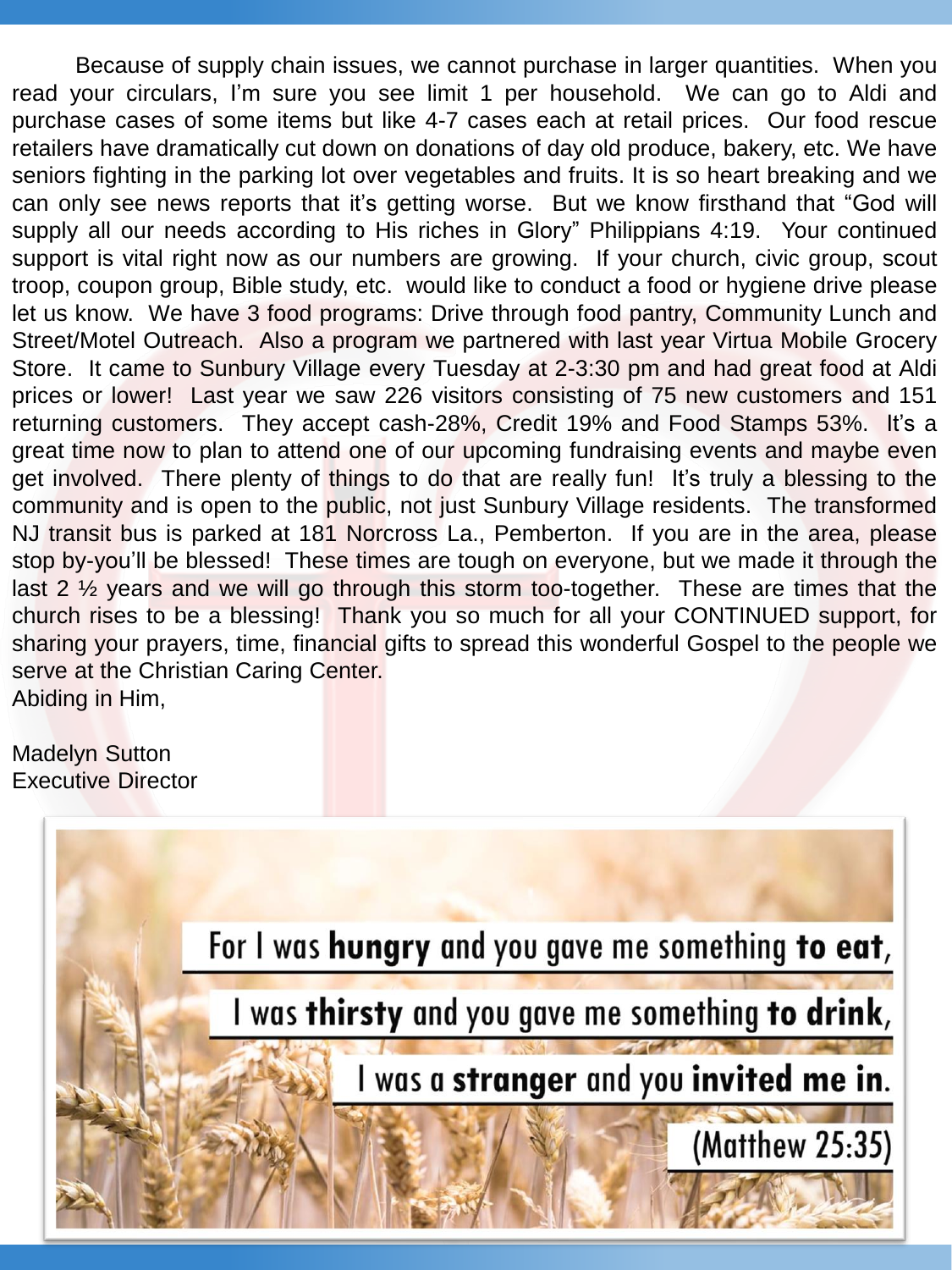# The Christian Caring Center's IMPACT

# on our community!



# **EMERGENCY FOOD PROGRAM**

The **Lord** through through the Christian Caring Center helped 206 households or 373 Adults and 132 Children for a total of 505 individuals with meals in the month of May, 2022- PTL!!!

## **COMMUNITY LUNCH/RURAL HOMELESS PROGRAM**

The **Lord** through the Christian Caring Center served 697 hot cooked lunches and continental breakfasts in the month of May, 2022. We also go out to streets/woods on Wednesday. and Friday to deliver 50 lunches and outreach to the homeless, alcoholic, addicted men, women and sometimes teens as well as 2 area motels. Unfortunately, we learned by the police that our friend Mike was found in the woods passed away due to an overdose. This is a real reality for us on Outreach. Please continue to pray for the people still out there homeless and struggling as well as the staff and volunteers.





#### **EMERGENCY SHELTER PROGRAM**

Jack Stelle Men's Emergency Shelter: We have 2 men in the shelter right now. Steve and Carl are looking for housing.

Holman House: We have 2 men in the shelter right now. Brandon the Resident Mgr- Devynn had an opportunity to apply for supportive housing-keep praying for him. Eric just started a new job!<br> $\frac{\text{bridge}_{\text{cf}}}{\text{bridge}_{\text{cf}}}$ 



We are still accepting donations for our annual "Sleep Out fundraiser" held on May 20, 2022. We had families on the waiting list, and we now are serving 4 families. We are looking for neighboring teams. You might have a Bible study, your church or you might want to join a team of others. We will provide all the training you need, and you will have so much fun while changing the lives of children and parents. If you are interested, please drop us an email at

christiancaringcenter@yahoo.com.

### **SALVATION ARMY SERVICE UNIT AND GRANTS:**

The Christian Caring Center serves as a volunteer service unit for the Salvation Army.

Assisted two families in motel placement plus family utility bill and healthcare assistance.

SSH assisted families with utility bills, 1 family with motel lodging and 1 with back rent.

SSH/TANF assisted with 1 back rent